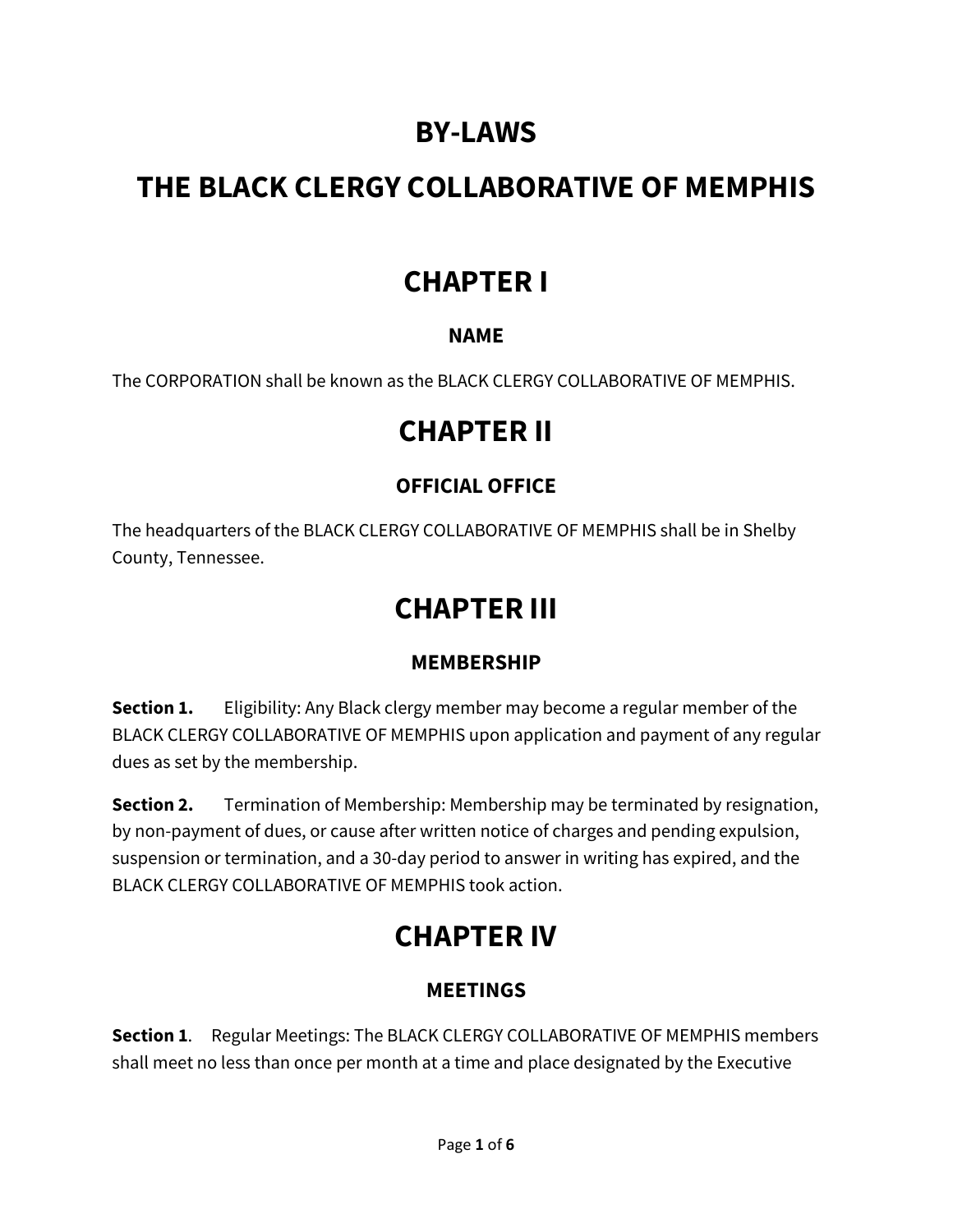Committee. Virtual meetings are authorized. Meetings may be called by written request of the Executive Committee.

**Section 2.** Annual Meeting: The January meeting shall be designated as the Annual meeting and held at a location designated by the Executive Committee. At the annual meeting:

The President and Treasurer shall report on the activities and financial condition of the Corporation.

The failure to hold an annual meeting at a time stated in or fixed in accordance with the Corporation's bylaws does not affect the validity of any corporate action.

**Section 3.** Quorum: A quorum for the transaction of business at any meeting of the BLACK CLERGY COLLABORATIVE OF MEMPHIS shall be seven members, one of whom is a member of the Executive Committee.

Actions at meetings may be taken by consensus. When consensus cannot be reached, a voice vote will be taken, a vote of the majority, which only requires a simple majority to pass any properly made motion.

A member's proxy shall be counted only to establish a quorum, but not as a vote for or against an issue.

# **CHAPTER V**

### **OFFICERS/DIRECTORS**

**Section 1.** Officers/Directors. The elected officers/directors of the Black Clergy Collaborative of Memphis shall be President, Secretary, and Treasurer.

**Section 2.** Terms. The officers/directors shall be elected for two (2) calendar terms at the September meeting or the next meeting after the September meeting. After the first two years of operation, September 2020 – September 2022, the executive committee term starts on January 1 and ends on December 31 of the second year.

**Section 3.** Termination. Officers/Directors may be terminated by resignation, by nonpayment of dues, or cause after written notice of charges and pending expulsion, suspension or termination, and a 30-day period to answer in writing has expired, and the BLACK CLERGY COLLABORATIVE OF MEMPHIS took action.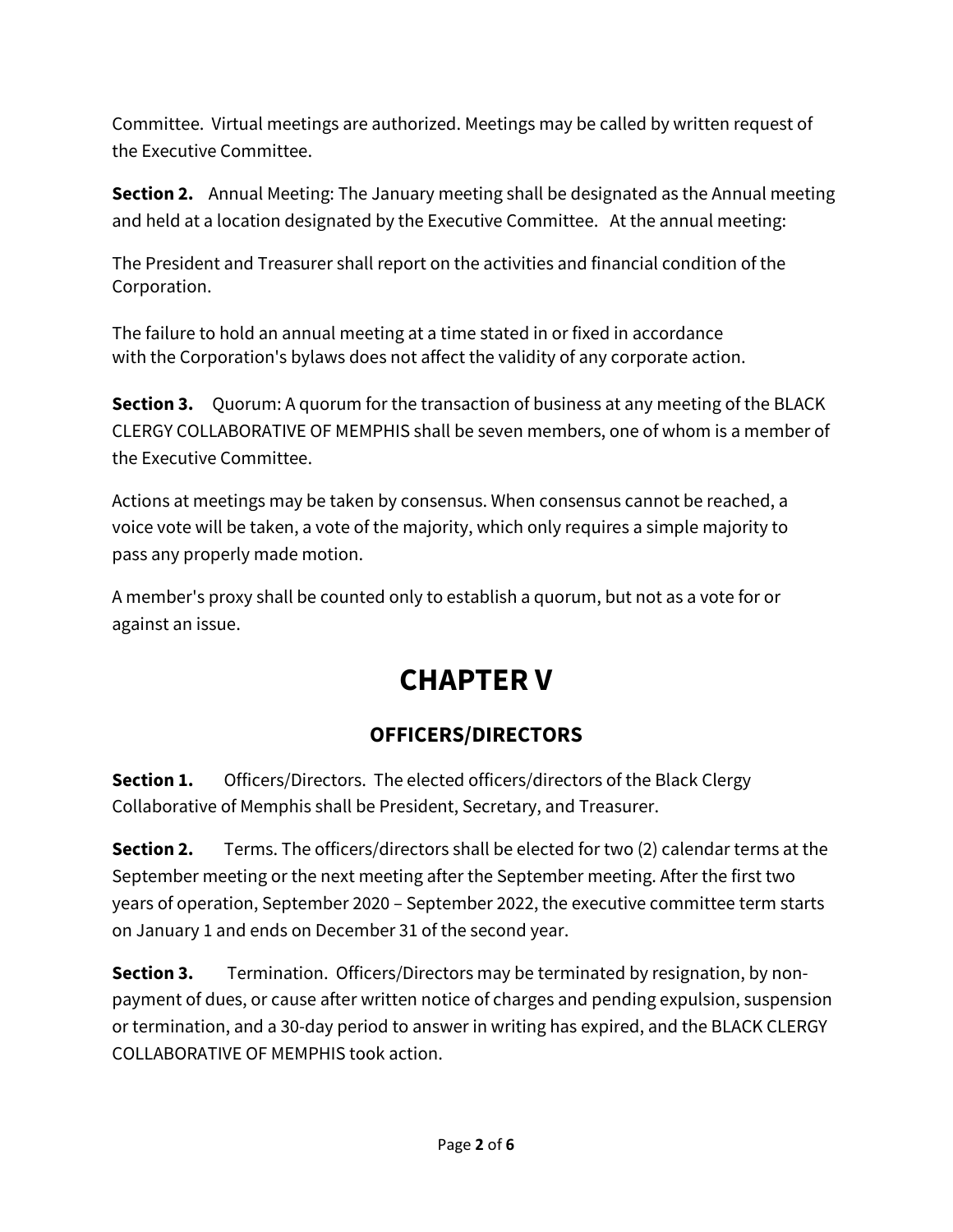#### **Section 4. Duties**

#### **The President shall:**

- Convene regularly scheduled board/executive committee meetings.
- Assure corporate records are maintained and properly kept or filed as required by law.
- Report the work of the organization.
- **Help plan the development strategy.**
- **Serve as the corporate spokesperson.**

#### **The Secretary shall:**

- Be responsible for keeping records of board actions, including board minutes.
- **Have the authority to sign checks.**

#### **The Treasurer shall:**

- Maintain access to and custody of the bank accounts.
- **Have the authority to sign checks.**
- **Help develop fundraising plans.**
- Assist in the preparation of the annual budget.
- Assign custody and writing of checks to staff agreed upon by the board/executive committee and monitor staff performance of said duties.

**Section 5.** Compensation. No officer shall for reason of his office, be entitled to receive any salary or compensation.

# **CHAPTER VI**

### **BOARD OF DIRECTORS/ EXECUTIVE COMMITTEE**

**Section 1.** Board of Directors/Executive Committee. The executive committee of the BLACK CLERGY COLLABORATIVE OF MEMPHIS shall be comprised of seven members, the President, Secretary, Treasurer, and four additional members. Steps shall be taken to ensure appropriate representation from female and male members of the Black clergy.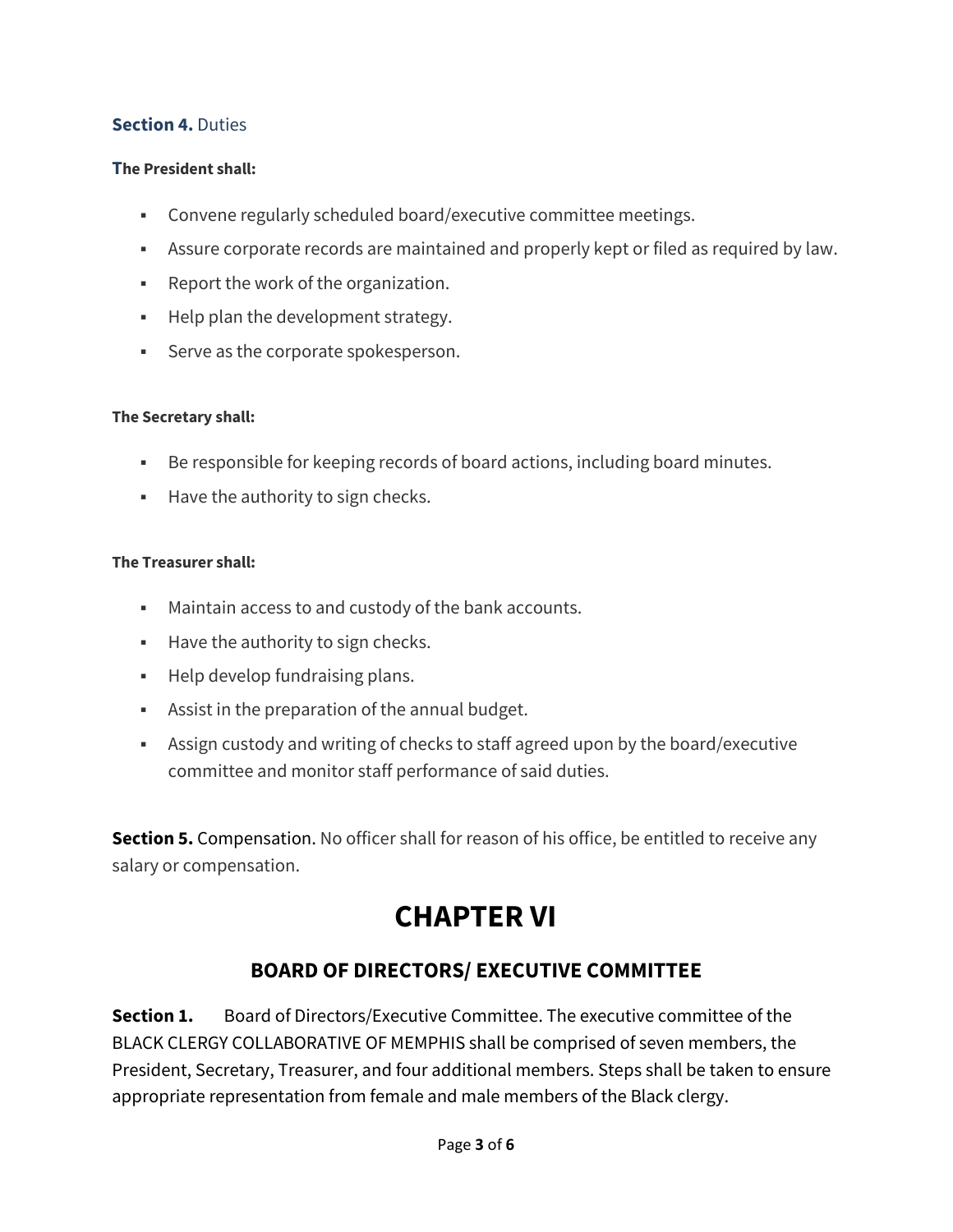**Section 2.** Terms. The executive committee members shall be elected for two (2) calendar terms at the September meeting or the next meeting after the September meeting. After the first two years of operation, September 2020 – September 2022, the executive committee term starts on January 1 and ends on December 31 of the second year.

**Section 3.** [Vacancies in Board of Directors/](https://www.lawinsider.com/clause/vacancies-in-board-of-directors)Executive Committee. [Any vacancy](https://www.lawinsider.com/clause/vacancies-in-board-of-directors) in the Board/Executive Committee, resulting from death, resignation, disqualification, removal, or other cause shall be filled by the vote of a majority of the remaining members of the Board/Executive Committee, even though less than a quorum. Any person so elected shall hold office for the remainder of the full term of the class of Directors in which the directorship was created, or the vacancy occurred and until such director's successor shall have been elected and qualified. No decrease in the number of Directors constituting the Board of Directors/Executive Committee shall shorten any incumbent Director's term.

**Section 4.** Duties. The Board of Directors/Executive Committee is authorized to take any action permitted by The Tennessee Nonprofit Corporation Act, Title 48, Chapters 51-68, to be taken at a board of directors' meeting without a board of director's meeting. The action must be evidenced by one (1) or more written consents describing the action taken, signed by each director/executive committee member, and included in the minutes filed with the corporate records reflecting the action taken.

Action taken under this section is effective when the last director/executive committee member signs the consent unless the consent specifies a different effective date. A consent signed under this section has the effect of a meeting vote and may be described as such in any document.

**Section 5.** Compensation. No director/executive committee member shall be entitled to receive any salary or compensation for reason of his or her position.

# **CHAPTER VII**

### **COMMITTEES**

The Executive Committee or the full-body may appoint all committees of this organization. Their term of office shall be for one year or less if terminated by resignation or by the Executive Committee's action.

**Section 1.** Standing Committees shall be: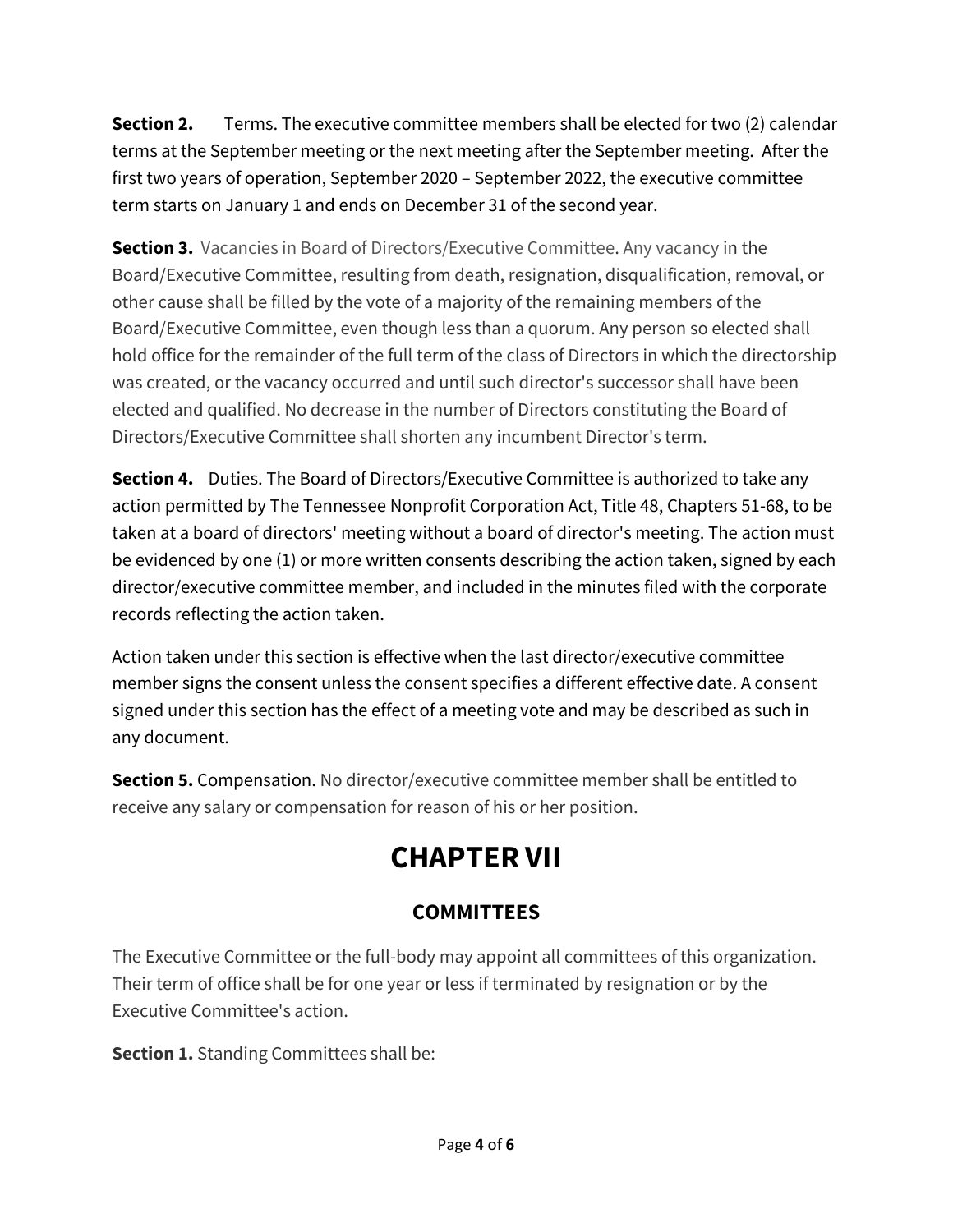**Economic Empowerment.** Shall advocate for, promote, and support initiatives that bring the black community into the economic mainstream, build community wealth and facilitate self-determination.

**Civic Engagement.** Shall work to equip Memphians with the knowledge and skills they need to contribute as active and informed members of a democratic society and promote the growth of healthy communities, global economic vitality, social justice, and the common good.

**Criminal Justice Reform.** Shall strive to end harsh policies and racial inequities at every point the criminal justice system intervenes in the lives of Memphians.

**Budget and Finance.** Shall provide financial oversight. Develop an annual operating budget with staff. Monitor adherence to the budget. Set short and long-range financial goals with funding strategies. Present all financial plans, proposals, and reports to the Executive Committee and the general body.

**Section 2.** Ad hoc Committees. Shall be appointed as needed.

# **CHAPTER VIII**

### **FINANCE MATTERS**

The membership shall appropriate funds to pay all necessary expenses of the BLACK CLERGY COLLABORATIVE OF MEMPHIS. The Treasurer or a member designated by the Executive Committee shall account at each meeting as to funds and shall provide a yearly statement as to all income and expenses.

# **CHAPTER IX**

### **PARLIAMENTARY AUTHORITY**

Robert's Rules of Order shall guide meeting protocols of the BLACK CLERGY COLLABORATIVE OF MEMPHIS.